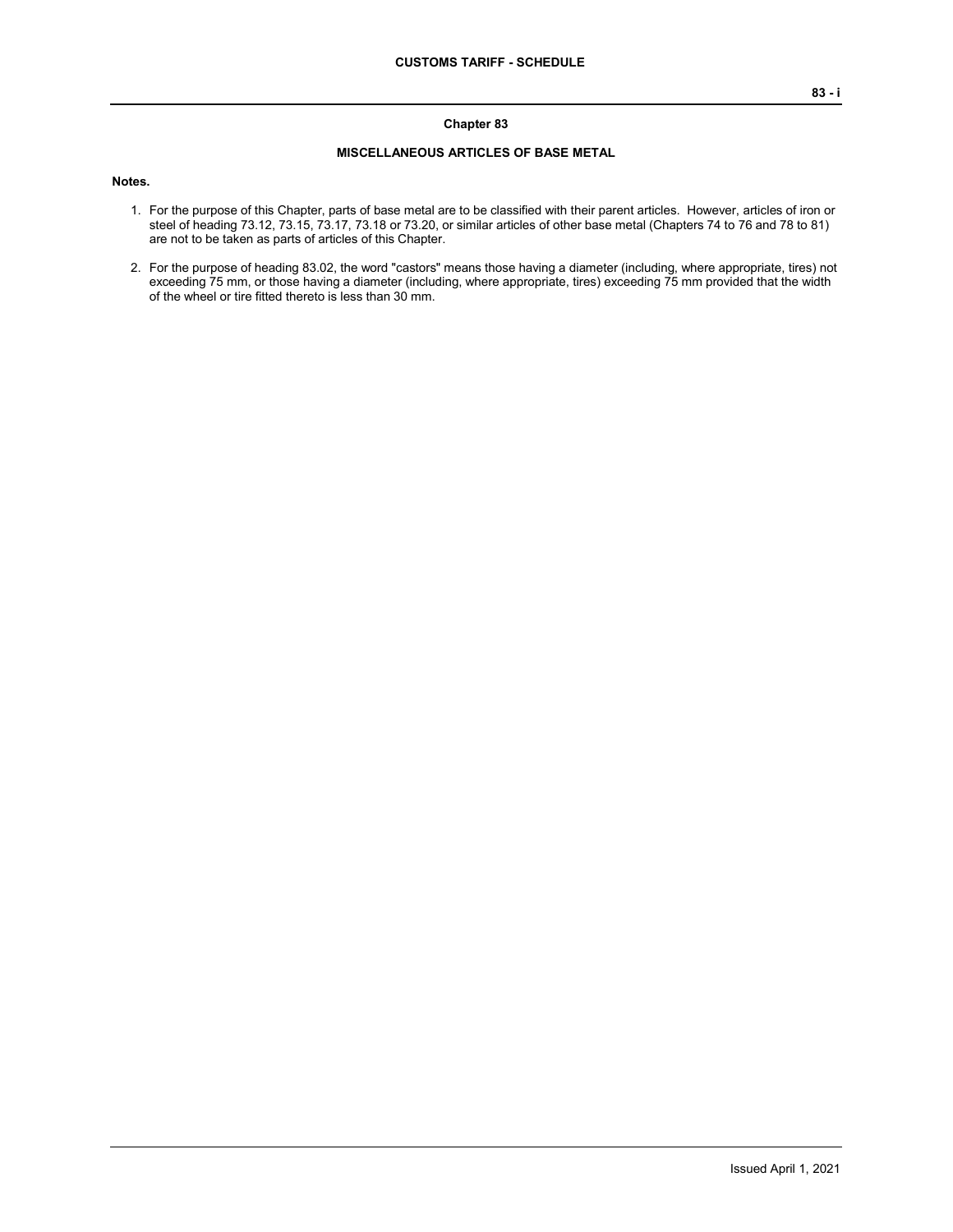## **CUSTOMS TARIFF - SCHEDULE**

| <b>Tariff</b><br>Item | <b>SS</b> | <b>Description of Goods</b>                                                                                                                                                                                    | Unit of<br>Meas. | <b>MFN</b><br>Tariff | <b>Applicable</b><br><b>Preferential Tariffs</b>                                                                                     |
|-----------------------|-----------|----------------------------------------------------------------------------------------------------------------------------------------------------------------------------------------------------------------|------------------|----------------------|--------------------------------------------------------------------------------------------------------------------------------------|
| 83.01                 |           | Padlocks and locks (key, combination or electrically operated), of base<br>metal; clasps and frames with clasps, incorporating locks, of base<br>metal; keys for any of the foregoing articles, of base metal. |                  |                      |                                                                                                                                      |
|                       |           | 8301.10.00 00 - Padlocks                                                                                                                                                                                       | <b>DZN</b>       | 6.5%                 | CCCT, LDCT, UST,<br>MXT, CIAT, CT, CRT,<br>IT, NT, SLT, PT, COLT,<br>JT, PAT, HNT, KRT,<br>CEUT, UAT, CPTPT,<br>UKT: Free<br>GPT: 5% |
|                       |           | 8301.20.00 00 - Locks of a kind used for motor vehicles                                                                                                                                                        |                  | Free                 | CCCT, LDCT, GPT,<br>UST, MXT, CIAT, CT,<br>CRT, IT, NT, SLT, PT,<br>COLT, JT, PAT, HNT,<br>KRT, CEUT, UAT,<br>CPTPT, UKT: Free       |
|                       |           | 8301.30.00 00 - Locks of a kind used for furniture                                                                                                                                                             | <b>KGM</b>       | Free                 | CCCT, LDCT, GPT,<br>UST, MXT, CIAT, CT,<br>CRT, IT, NT, SLT, PT,<br>COLT, JT, PAT, HNT,<br>KRT, CEUT, UAT,<br>CPTPT, UKT: Free       |
| 8301.40               |           | -Other locks                                                                                                                                                                                                   |                  |                      |                                                                                                                                      |
|                       |           | 8301.40.10 00 - - - For use in the manufacture of portfolios, luggage or tackle boxes                                                                                                                          |                  | Free                 | CCCT, LDCT, GPT,<br>UST, MXT, CIAT, CT,<br>CRT, IT, NT, SLT, PT,<br>COLT, JT, PAT, HNT,<br>KRT, CEUT, UAT,<br>CPTPT, UKT: Free       |
|                       |           | 8301.40.20 00 - - - Key-operated security locks for use in the manufacture of casement or<br>awning windows                                                                                                    |                  | Free                 | CCCT, LDCT, GPT,<br>UST, MXT, CIAT, CT,<br>CRT, IT, NT, SLT, PT,<br>COLT, JT, PAT, HNT,<br>KRT, CEUT, UAT,<br>CPTPT, UKT: Free       |
| 8301.40.90            |           | ---Other                                                                                                                                                                                                       |                  | 6.5%                 | CCCT, LDCT, UST,<br>MXT, CIAT, CT, CRT,<br>IT, NT, SLT, PT, COLT,<br>JT, PAT, HNT, KRT,<br>CEUT, UAT, CPTPT,<br>UKT: Free<br>GPT: 3% |
|                       |           | -----Dead bolt locks:                                                                                                                                                                                          |                  |                      |                                                                                                                                      |
|                       |           |                                                                                                                                                                                                                |                  |                      |                                                                                                                                      |
|                       |           | $---Locksets:$                                                                                                                                                                                                 |                  |                      |                                                                                                                                      |
|                       |           |                                                                                                                                                                                                                |                  |                      |                                                                                                                                      |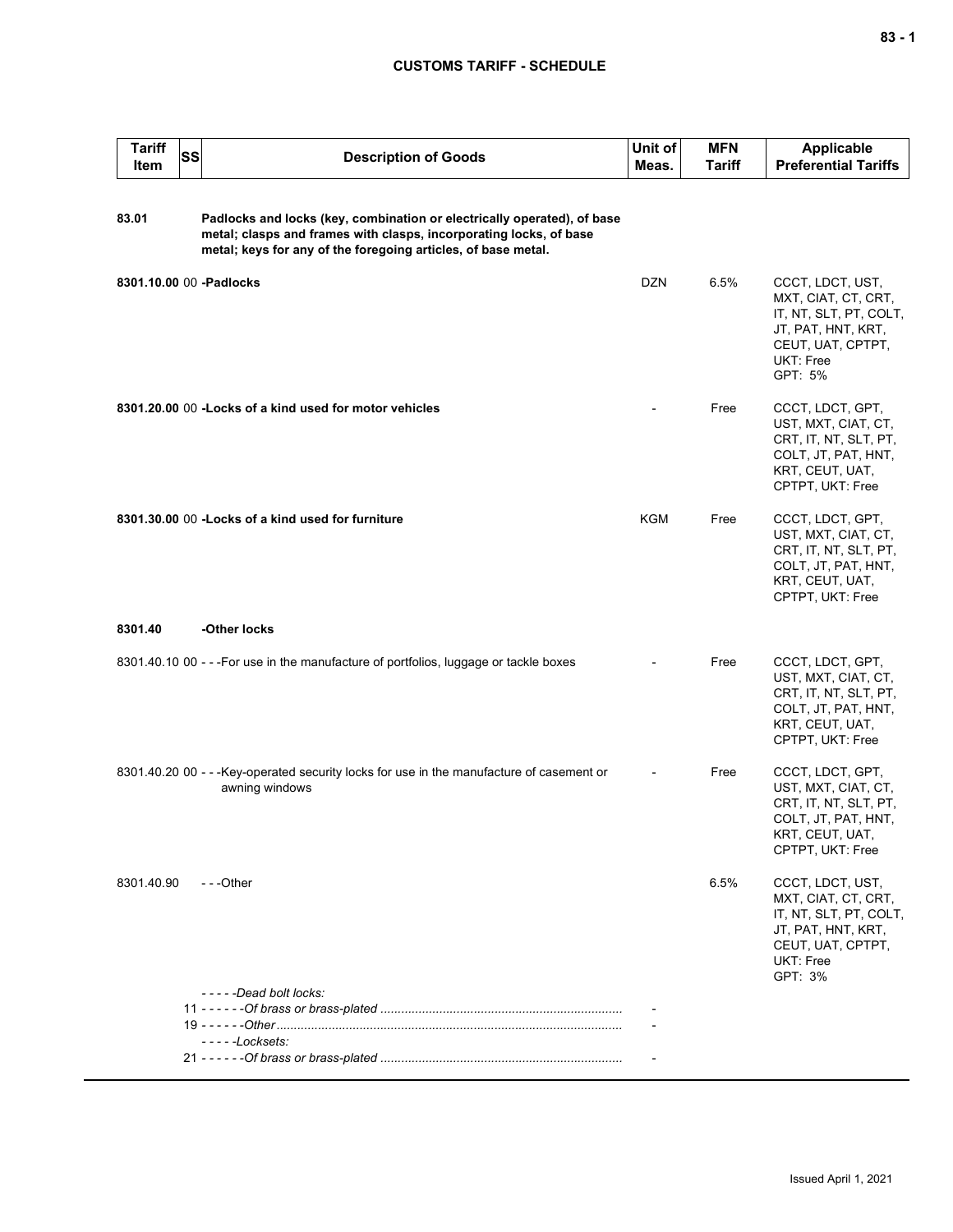| <b>Tariff</b><br><b>Item</b> | SS | <b>Description of Goods</b>                                                                                                                                                                                                                                                                                                      | Unit of<br>Meas. | <b>MFN</b><br>Tariff | Applicable<br><b>Preferential Tariffs</b>                                                                                            |
|------------------------------|----|----------------------------------------------------------------------------------------------------------------------------------------------------------------------------------------------------------------------------------------------------------------------------------------------------------------------------------|------------------|----------------------|--------------------------------------------------------------------------------------------------------------------------------------|
|                              |    | - - - - - Other:                                                                                                                                                                                                                                                                                                                 |                  |                      |                                                                                                                                      |
|                              |    |                                                                                                                                                                                                                                                                                                                                  |                  |                      |                                                                                                                                      |
|                              |    | 8301.50.00 00 -Clasps and frames with clasps, incorporating locks                                                                                                                                                                                                                                                                |                  | 6.5%                 | CCCT, LDCT, GPT,<br>UST, MXT, CIAT, CT,<br>CRT, IT, NT, SLT, PT,<br>COLT, JT, PAT, HNT,<br>KRT, CEUT, UAT,<br>CPTPT, UKT: Free       |
| 8301.60.00 00 - Parts        |    |                                                                                                                                                                                                                                                                                                                                  |                  | Free                 | CCCT, LDCT, GPT,<br>UST, MXT, CIAT, CT,<br>CRT, IT, NT, SLT, PT,<br>COLT, JT, PAT, HNT,<br>KRT, CEUT, UAT,<br>CPTPT, UKT: Free       |
| 8301.70                      |    | -Keys presented separately                                                                                                                                                                                                                                                                                                       |                  |                      |                                                                                                                                      |
|                              |    | 8301.70.10 00 - - -To be employed as original equipment in the manufacture of passenger<br>automobiles, trucks or buses                                                                                                                                                                                                          |                  | Free                 | CCCT, LDCT, GPT,<br>UST, MXT, CIAT, CT,<br>CRT, IT, NT, SLT, PT,<br>COLT, JT, PAT, HNT,<br>KRT, CEUT, UAT,<br>CPTPT, UKT: Free       |
| 8301.70.90 00 - - - Other    |    |                                                                                                                                                                                                                                                                                                                                  |                  | 6.5%                 | CCCT, LDCT, UST,<br>MXT, CIAT, CT, CRT,<br>IT, NT, SLT, PT, COLT,<br>JT, PAT, HNT, KRT,<br>CEUT, UAT, CPTPT,<br>UKT: Free<br>GPT: 3% |
| 83.02                        |    | Base metal mountings, fittings and similar articles suitable for furniture,<br>doors, staircases, windows, blinds, coachwork, saddlery, trunks, chests,<br>caskets or the like; base metal hat-racks, hat-pegs, brackets and similar<br>fixtures; castors with mountings of base metal; automatic door closers<br>of base metal. |                  |                      |                                                                                                                                      |
| 8302.10.00                   |    | -Hinges                                                                                                                                                                                                                                                                                                                          |                  | Free                 | CCCT, LDCT, GPT,<br>UST, MXT, CIAT, CT,<br>CRT, IT, NT, SLT, PT,<br>COLT, JT, PAT, HNT,<br>KRT, CEUT, UAT,<br>CPTPT, UKT: Free       |
|                              |    |                                                                                                                                                                                                                                                                                                                                  |                  |                      |                                                                                                                                      |
|                              |    | 30 - - - - - For interior or exterior doors, other than garage, overhead or sliding                                                                                                                                                                                                                                              |                  |                      |                                                                                                                                      |
|                              |    |                                                                                                                                                                                                                                                                                                                                  |                  |                      |                                                                                                                                      |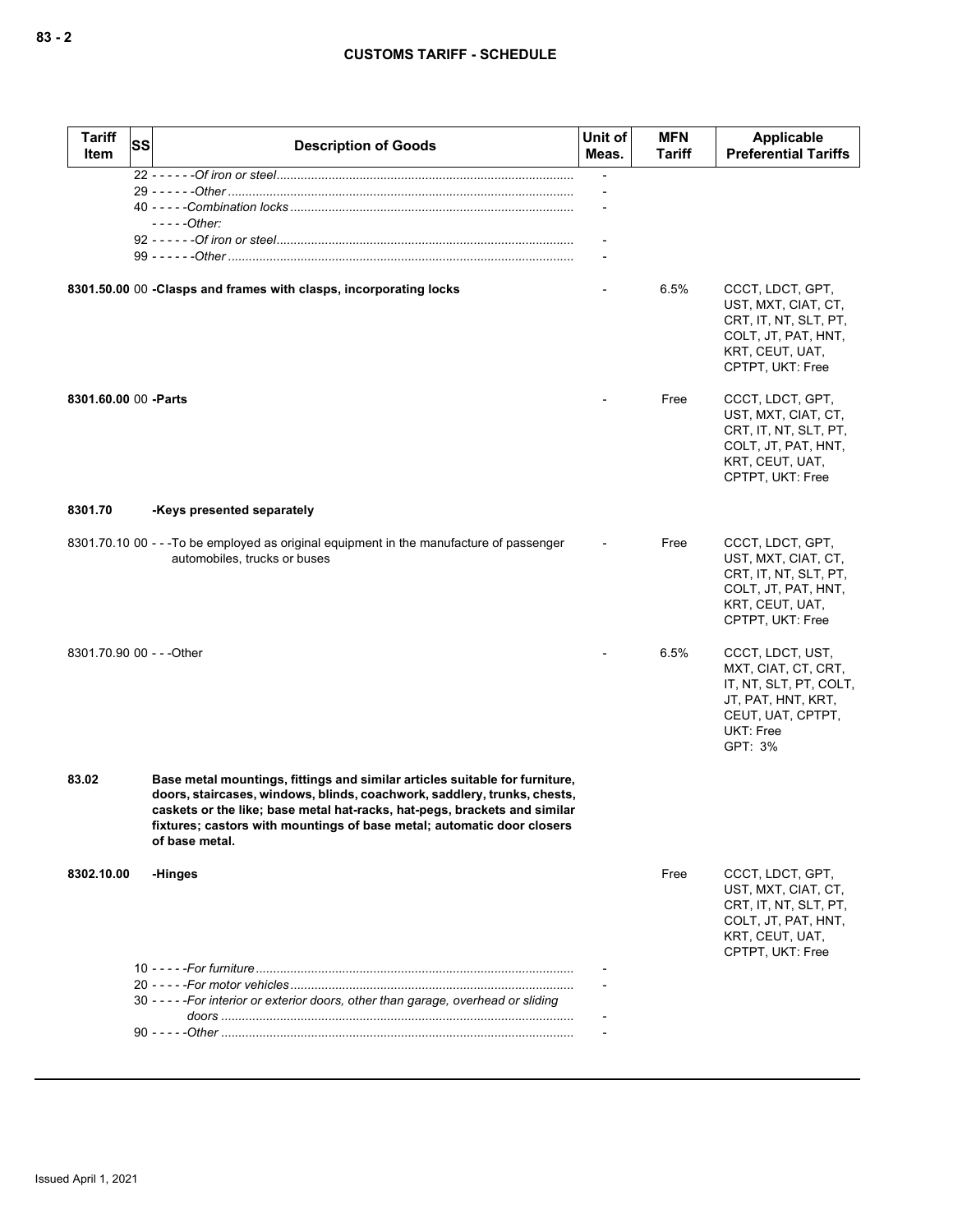| <b>Tariff</b>             | <b>SS</b> | <b>Description of Goods</b>                                                                                                                                                                                                                                                                                                                                                                                                                                                                                                               | Unit of    | <b>MFN</b>    | Applicable                                                                                                                           |
|---------------------------|-----------|-------------------------------------------------------------------------------------------------------------------------------------------------------------------------------------------------------------------------------------------------------------------------------------------------------------------------------------------------------------------------------------------------------------------------------------------------------------------------------------------------------------------------------------------|------------|---------------|--------------------------------------------------------------------------------------------------------------------------------------|
| Item                      |           |                                                                                                                                                                                                                                                                                                                                                                                                                                                                                                                                           | Meas.      | <b>Tariff</b> | <b>Preferential Tariffs</b>                                                                                                          |
| 8302.20.00                |           | -Castors                                                                                                                                                                                                                                                                                                                                                                                                                                                                                                                                  |            | Free          | CCCT, LDCT, GPT,<br>UST, MXT, CIAT, CT,<br>CRT, IT, NT, SLT, PT,<br>COLT, JT, PAT, HNT,<br>KRT, CEUT, UAT,<br>CPTPT, UKT: Free       |
|                           |           |                                                                                                                                                                                                                                                                                                                                                                                                                                                                                                                                           |            |               |                                                                                                                                      |
| 8302.30                   |           | -Other mountings, fittings and similar articles suitable for motor<br>vehicles                                                                                                                                                                                                                                                                                                                                                                                                                                                            |            |               |                                                                                                                                      |
|                           |           | 8302.30.10 00 - - -Brackets or clamps for use in the manufacture of aftermarket gas tanks<br>and radiators for motor vehicles;<br>Brackets or clamps of steel for use in the manufacture of hose assemblies<br>for brake and steering systems for motorcycles or all-terrain vehicles;<br>For use in the manufacture of fire fighting vehicles                                                                                                                                                                                            |            | Free          | CCCT, LDCT, GPT,<br>UST, MXT, CIAT, CT,<br>CRT, IT, NT, SLT, PT,<br>COLT, JT, PAT, HNT,<br>KRT, CEUT, UAT,<br>CPTPT, UKT: Free       |
| 8302.30.90 00 - - - Other |           |                                                                                                                                                                                                                                                                                                                                                                                                                                                                                                                                           | <b>KGM</b> | 6%            | CCCT, LDCT, UST,<br>MXT, CIAT, CT, CRT,<br>IT, NT, SLT, PT, COLT,<br>JT, PAT, HNT, KRT,<br>CEUT, UAT, CPTPT,<br>UKT: Free<br>GPT: 6% |
|                           |           | -Other mountings, fittings and similar articles:                                                                                                                                                                                                                                                                                                                                                                                                                                                                                          |            |               |                                                                                                                                      |
| 8302.41                   |           | - -Suitable for buildings                                                                                                                                                                                                                                                                                                                                                                                                                                                                                                                 |            |               |                                                                                                                                      |
|                           |           | 8302.41.10 00 - - - Bar or rod type door exit devices, for commercial, institutional or industrial KGM<br>applications;<br>For use in the manufacture or repair of rotary gear window operators;<br>Rotary gear window operators; Snub-guides, lever-lock operators, torsion<br>bars and centre hooks for lever-lock or rotary gear window operators, sash<br>locks (excluding peg locks) and keepers for key-operated security locks or<br>sash locks (excluding peg-locks), for use in the manufacture of casement<br>or awning windows |            | Free          | CCCT, LDCT, GPT,<br>UST, MXT, CIAT, CT,<br>CRT, IT, NT, SLT, PT,<br>COLT, JT, PAT, HNT,<br>KRT, CEUT, UAT,<br>CPTPT, UKT: Free       |
| 8302.41.90                |           | $- -$ Other                                                                                                                                                                                                                                                                                                                                                                                                                                                                                                                               |            | 3.5%          | CCCT, LDCT, UST,<br>MXT, CIAT, CT, CRT,<br>IT, NT, SLT, PT, COLT,<br>JT, PAT, HNT, KRT,<br>CEUT, UAT, CPTPT,<br>UKT: Free<br>GPT: 3% |
|                           |           |                                                                                                                                                                                                                                                                                                                                                                                                                                                                                                                                           |            |               |                                                                                                                                      |
|                           |           | -----Door hardware:                                                                                                                                                                                                                                                                                                                                                                                                                                                                                                                       |            |               |                                                                                                                                      |
|                           |           |                                                                                                                                                                                                                                                                                                                                                                                                                                                                                                                                           | KGM<br>KGM |               |                                                                                                                                      |
|                           |           | - - - - -Drapery accessories:                                                                                                                                                                                                                                                                                                                                                                                                                                                                                                             |            |               |                                                                                                                                      |
|                           |           |                                                                                                                                                                                                                                                                                                                                                                                                                                                                                                                                           |            |               |                                                                                                                                      |
|                           |           |                                                                                                                                                                                                                                                                                                                                                                                                                                                                                                                                           |            |               |                                                                                                                                      |
|                           |           |                                                                                                                                                                                                                                                                                                                                                                                                                                                                                                                                           |            |               |                                                                                                                                      |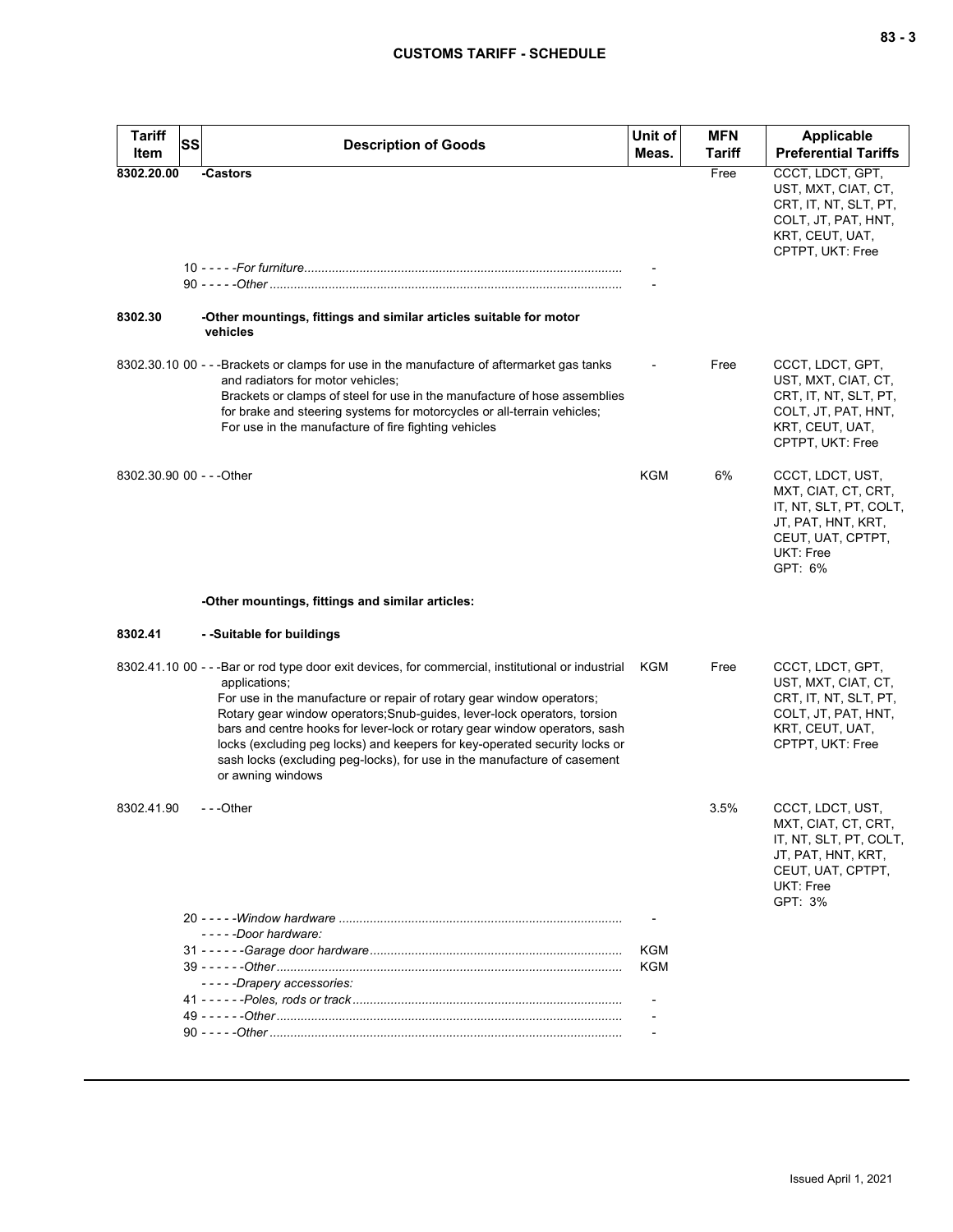| Tariff<br>ltem            | <b>SS</b> | <b>Description of Goods</b>                                                                                                                                         | Unit of<br>Meas. | <b>MFN</b><br>Tariff | Applicable<br><b>Preferential Tariffs</b>                                                                                            |
|---------------------------|-----------|---------------------------------------------------------------------------------------------------------------------------------------------------------------------|------------------|----------------------|--------------------------------------------------------------------------------------------------------------------------------------|
| 8302.42.00                |           | - - Other, suitable for furniture                                                                                                                                   |                  | Free                 | CCCT, LDCT, GPT,<br>UST, MXT, CIAT, CT,<br>CRT, IT, NT, SLT, PT,<br>COLT, JT, PAT, HNT,<br>KRT, CEUT, UAT,<br>CPTPT, UKT: Free       |
| 8302.49.00                |           | - -Other                                                                                                                                                            |                  | Free                 | CCCT, LDCT, GPT,<br>UST, MXT, CIAT, CT,<br>CRT, IT, NT, SLT, PT,<br>COLT, JT, PAT, HNT,<br>KRT, CEUT, UAT,<br>CPTPT, UKT: Free       |
|                           |           | 30 ----- For the vehicles of Section XVII, other than motor vehicles or spacecraft                                                                                  |                  |                      |                                                                                                                                      |
| 8302.50.00                |           | -Hat-racks, hat-pegs, brackets and similar fixtures                                                                                                                 |                  | 6.5%                 | CCCT, LDCT, GPT,<br>UST, MXT, CIAT, CT,<br>CRT, IT, NT, SLT, PT,<br>COLT, JT, PAT, HNT,<br>KRT, CEUT, UAT,<br>CPTPT, UKT: Free       |
| 8302.60                   |           | -Automatic door closers                                                                                                                                             |                  |                      |                                                                                                                                      |
|                           |           | 8302.60.10 00 - - - Hydraulic;<br>Other, for use in the manufacture of railway or tramway passenger<br>coaches                                                      |                  | Free                 | CCCT, LDCT, GPT,<br>UST, MXT, CIAT, CT,<br>CRT, IT, NT, SLT, PT,<br>COLT, JT, PAT, HNT,<br>KRT, CEUT, UAT,<br>CPTPT, UKT: Free       |
| 8302.60.90 00 - - - Other |           |                                                                                                                                                                     |                  | 6.5%                 | CCCT, LDCT, GPT,<br>UST, MXT, CIAT, CT,<br>CRT, IT, NT, SLT, PT,<br>COLT, JT, PAT, HNT,<br>KRT, CEUT, UAT,<br>CPTPT, UKT: Free       |
|                           |           | 8303.00.00 00 Armoured or reinforced safes, strong-boxes and doors and safe deposit<br>lockers for strong-rooms, cash or deed boxes and the like, of base<br>metal. |                  | 6.5%                 | CCCT, LDCT, UST,<br>MXT, CIAT, CT, CRT,<br>IT, NT, SLT, PT, COLT,<br>JT, PAT, HNT, KRT,<br>CEUT, UAT, CPTPT,<br>UKT: Free<br>GPT: 5% |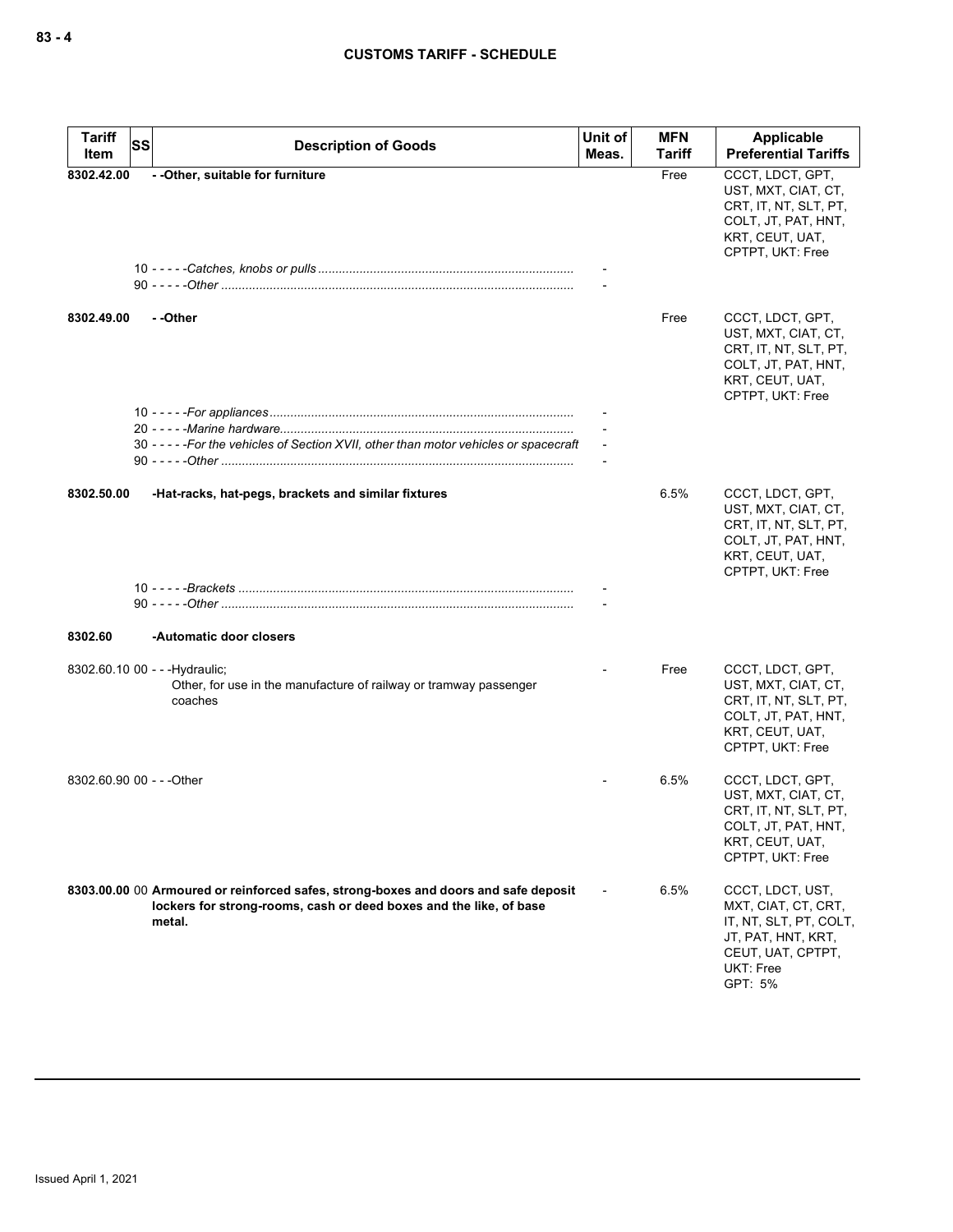# **CUSTOMS TARIFF - SCHEDULE**

| Tariff<br>Item            | SS | <b>Description of Goods</b>                                                                                                                                                                                                              | Unit of<br>Meas. | <b>MFN</b><br><b>Tariff</b> | <b>Applicable</b><br><b>Preferential Tariffs</b>                                                                                     |
|---------------------------|----|------------------------------------------------------------------------------------------------------------------------------------------------------------------------------------------------------------------------------------------|------------------|-----------------------------|--------------------------------------------------------------------------------------------------------------------------------------|
|                           |    | 8304.00.00 00 Filing cabinets, card-index cabinets, paper trays, paper rests, pen trays,<br>office-stamp stands and similar office or desk equipment, of base metal,<br>other than office furniture of heading 94.03.                    |                  | 6.5%                        | CCCT, LDCT, UST,<br>MXT, CIAT, CT, CRT,<br>IT, NT, SLT, PT, COLT,<br>JT, PAT, HNT, KRT,<br>CEUT, UAT, CPTPT,<br>UKT: Free<br>GPT: 5% |
| 83.05                     |    | Fittings for loose-leaf binders or files, letter clips, letter corners, paper<br>clips, indexing tags and similar office articles, of base metal; staples in<br>strips (for example, for offices, upholstery, packaging), of base metal. |                  |                             |                                                                                                                                      |
| 8305.10                   |    | -Fittings for loose-leaf binders or files                                                                                                                                                                                                |                  |                             |                                                                                                                                      |
|                           |    | 8305.10.10 00 - - - For use in the manufacture of multiple ring binders                                                                                                                                                                  | KGM              | Free                        | CCCT, LDCT, GPT,<br>UST, MXT, CIAT, CT,<br>CRT, IT, NT, SLT, PT,<br>COLT, JT, PAT, HNT,<br>KRT, CEUT, UAT,<br>CPTPT, UKT: Free       |
| 8305.10.90 00 - - - Other |    |                                                                                                                                                                                                                                          | KGM              | 2.5%                        | CCCT, LDCT, GPT,<br>UST, MXT, CIAT, CT,<br>CRT, IT, NT, SLT, PT,<br>COLT, JT, PAT, HNT,<br>KRT, CEUT, UAT,<br>CPTPT, UKT: Free       |
|                           |    | 8305.20.00 00 -Staples in strips                                                                                                                                                                                                         | KGM              | 6.5%                        | CCCT, LDCT, UST,<br>MXT, CIAT, CT, CRT,<br>IT, NT, SLT, PT, COLT,<br>JT, PAT, HNT, KRT,<br>CEUT, UAT, CPTPT,<br>UKT: Free<br>GPT: 5% |
|                           |    | 8305.90.00 00 - Other, including parts                                                                                                                                                                                                   |                  | 6.5%                        | CCCT, LDCT, UST,<br>MXT, CIAT, CT, CRT,<br>IT, NT, SLT, PT, COLT,<br>JT, PAT, HNT, KRT,<br>CEUT, UAT, CPTPT,<br>UKT: Free<br>GPT: 5% |
| 83.06                     |    | Bells, gongs and the like, non-electric, of base metal; statuettes and<br>other ornaments, of base metal; photograph, picture or similar frames,<br>of base metal; mirrors of base metal.                                                |                  |                             |                                                                                                                                      |
| 8306.10                   |    | -Bells, gongs and the like                                                                                                                                                                                                               |                  |                             |                                                                                                                                      |
|                           |    | 8306.10.10 00 - - - Church bells                                                                                                                                                                                                         |                  | Free                        | CCCT, LDCT, GPT,<br>UST, MXT, CIAT, CT,<br>CRT, IT, NT, SLT, PT,<br>COLT, JT, PAT, HNT,<br>KRT, CEUT, UAT,<br>CPTPT, UKT: Free       |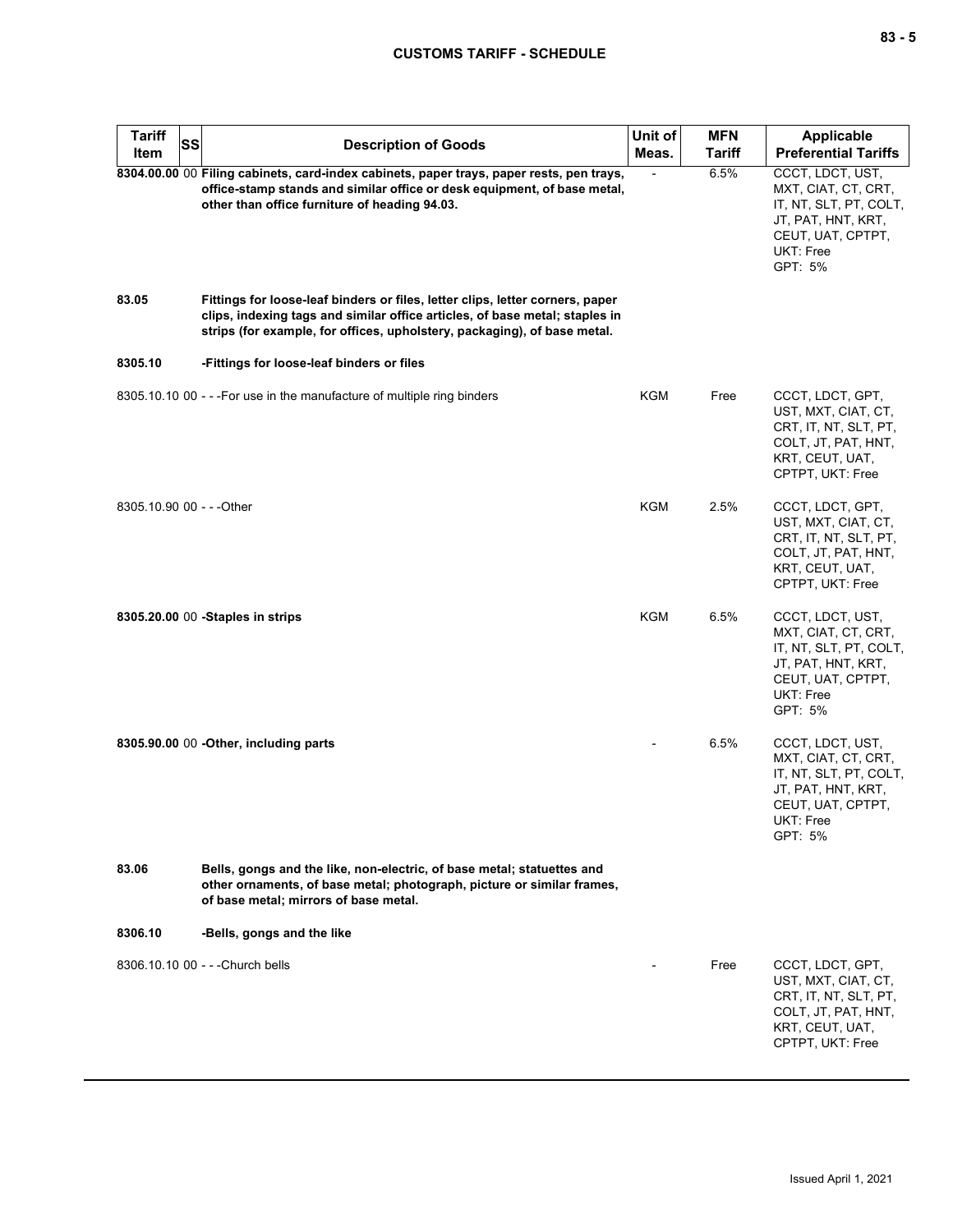| <b>Tariff</b><br>SS<br>Item | <b>Description of Goods</b>                                                                                                                                                                                                                                                                                                                                                       | Unit of<br>Meas. | <b>MFN</b><br><b>Tariff</b> | Applicable<br><b>Preferential Tariffs</b>                                                                                                   |
|-----------------------------|-----------------------------------------------------------------------------------------------------------------------------------------------------------------------------------------------------------------------------------------------------------------------------------------------------------------------------------------------------------------------------------|------------------|-----------------------------|---------------------------------------------------------------------------------------------------------------------------------------------|
| 8306.10.90 00 - - - Other   |                                                                                                                                                                                                                                                                                                                                                                                   |                  | 6.5%                        | CCCT, LDCT, UST,<br>MXT, CIAT, CT, CRT,<br>IT, NT, SLT, PT, COLT,<br>JT, PAT, HNT, KRT,<br>CEUT, UAT, CPTPT,<br>UKT: Free<br>GPT: 5%        |
|                             | -Statuettes and other ornaments:                                                                                                                                                                                                                                                                                                                                                  |                  |                             |                                                                                                                                             |
|                             | 8306.21.00 00 - - Plated with precious metal                                                                                                                                                                                                                                                                                                                                      |                  | 5%                          | CCCT, LDCT, UST,<br>MXT, CIAT, CT, CRT,<br>IT, NT, SLT, PT, COLT,<br>JT, PAT, HNT, KRT,<br>CEUT, UAT, CPTPT,<br>UKT: Free<br>GPT: 5%        |
| 8306.29.00 00 - - Other     |                                                                                                                                                                                                                                                                                                                                                                                   |                  | 6.5%                        | CCCT, LDCT, UST,<br>MXT, CIAT, CT, CRT,<br>IT, NT, SLT, PT, COLT,<br>JT, PAT, HNT, KRT,<br>CEUT, UAT, CPTPT,<br><b>UKT: Free</b><br>GPT: 5% |
|                             | 8306.30.00 00 -Photograph, picture or similar frames; mirrors                                                                                                                                                                                                                                                                                                                     | NMB              | 6%                          | CCCT, LDCT, UST,<br>MXT, CIAT, CT, CRT,<br>IT, NT, SLT, PT, COLT,<br>JT, PAT, HNT, KRT,<br>CEUT, UAT, CPTPT,<br>UKT: Free<br>GPT: 5%        |
| 83.07                       | Flexible tubing of base metal, with or without fittings.                                                                                                                                                                                                                                                                                                                          |                  |                             |                                                                                                                                             |
|                             | 8307.10.00 00 -Of iron or steel                                                                                                                                                                                                                                                                                                                                                   | KGM              | Free                        | CCCT, LDCT, GPT,<br>UST, MXT, CIAT, CT,<br>CRT, IT, NT, SLT, PT,<br>COLT, JT, PAT, HNT,<br>KRT, CEUT, UAT,<br>CPTPT, UKT: Free              |
|                             | 8307.90.00 00 - Of other base metal                                                                                                                                                                                                                                                                                                                                               | KGM              | Free                        | CCCT, LDCT, GPT,<br>UST, MXT, CIAT, CT,<br>CRT, IT, NT, SLT, PT,<br>COLT, JT, PAT, HNT,<br>KRT, CEUT, UAT,<br>CPTPT, UKT: Free              |
| 83.08                       | Clasps, frames with clasps, buckles, buckle-clasps, hooks, eyes, eyelets<br>and the like, of base metal, of a kind used for clothing or clothing<br>accessories, footwear, jewellery, wrist-watches, books, awnings, leather<br>goods, travel goods or saddlery or for other made up articles; tubular or<br>bifurcated rivets, of base metal; beads and spangles, of base metal. |                  |                             |                                                                                                                                             |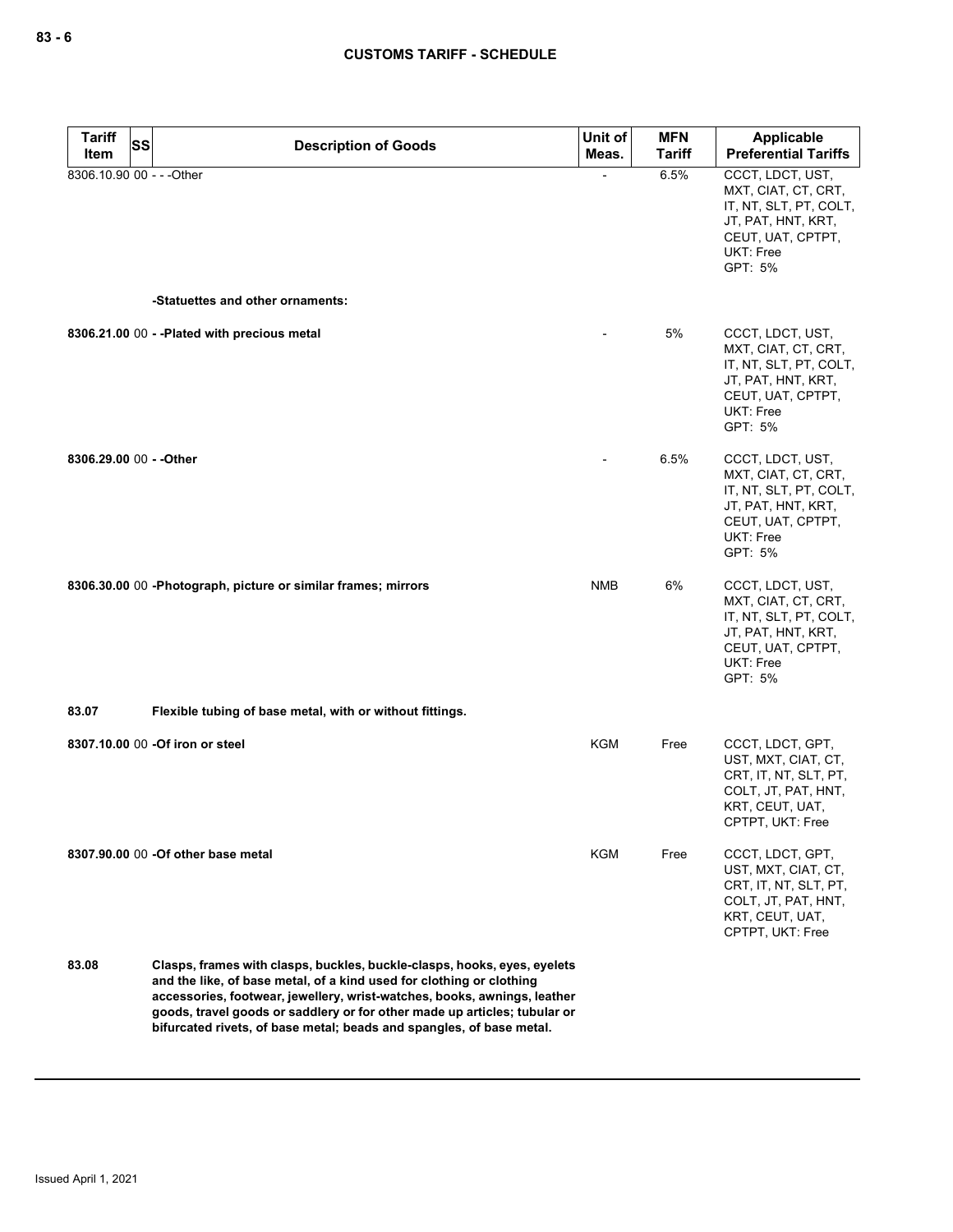| <b>Tariff</b>         | SS | <b>Description of Goods</b>                                                                                                                                                                    | Unit of           | <b>MFN</b> | <b>Applicable</b>                                                                                                                                          |
|-----------------------|----|------------------------------------------------------------------------------------------------------------------------------------------------------------------------------------------------|-------------------|------------|------------------------------------------------------------------------------------------------------------------------------------------------------------|
| Item                  |    |                                                                                                                                                                                                | Meas.             | Tariff     | <b>Preferential Tariffs</b>                                                                                                                                |
|                       |    | 8308.10.00 00 -Hooks, eyes and eyelets                                                                                                                                                         | <b>KGM</b>        | Free       | CCCT, LDCT, GPT,<br>UST, MXT, CIAT, CT,<br>CRT, IT, NT, SLT, PT,<br>COLT, JT, PAT, HNT,<br>KRT, CEUT, UAT,<br>CPTPT, UKT: Free                             |
|                       |    | 8308.20.00 00 - Tubular or bifurcated rivets                                                                                                                                                   |                   | Free       | CCCT, LDCT, GPT,<br>UST, MXT, CIAT, CT,<br>CRT, IT, NT, SLT, PT,<br>COLT, JT, PAT, HNT,<br>KRT, CEUT, UAT,<br>CPTPT, UKT: Free                             |
| 8308.90.00            |    | -Other, including parts                                                                                                                                                                        |                   | Free       | CCCT, LDCT, GPT,<br>UST, MXT, CIAT, CT,<br>CRT, IT, NT, SLT, PT,<br>COLT, JT, PAT, HNT,<br>KRT, CEUT, UAT,<br>CPTPT, UKT: Free                             |
|                       |    |                                                                                                                                                                                                | KGM<br><b>KGM</b> |            |                                                                                                                                                            |
| 83.09                 |    | Stoppers, caps and lids (including crown corks, screw caps and pouring<br>stoppers), capsules for bottles, threaded bungs, bung covers, seals and<br>other packing accessories, of base metal. |                   |            |                                                                                                                                                            |
|                       |    | 8309.10.00 00 - Crown corks                                                                                                                                                                    |                   | Free       | CCCT, LDCT, GPT,<br>UST, MXT, CIAT, CT,<br>CRT, IT, NT, SLT, PT,<br>COLT, JT, PAT, HNT,<br>KRT, CEUT, UAT,<br>CPTPT, UKT: Free                             |
| 8309.90.00 00 - Other |    |                                                                                                                                                                                                | <b>KGM</b>        | Free       | CCCT, LDCT, GPT,<br>UST, MXT, CIAT, CT,<br>CRT, IT, NT, SLT, PT,<br>COLT, JT, PAT, HNT,<br>KRT, CEUT, UAT,<br>CPTPT, UKT: Free                             |
| 8310.00.00            |    | Sign-plates, name-plates, address-plates and similar plates, numbers,<br>letters and other symbols, of base metal, excluding those of<br>heading 94.05.                                        |                   | 7%         | CCCT, LDCT, UST,<br>MXT, CIAT, CT, CRT,<br>IT, NT, SLT, PT, COLT,<br>JT, PAT, HNT, KRT,<br>CEUT, UAT, CPTPT,<br>UKT: Free<br>AUT: 6%<br>NZT: 6%<br>GPT: 3% |
|                       |    |                                                                                                                                                                                                |                   |            |                                                                                                                                                            |